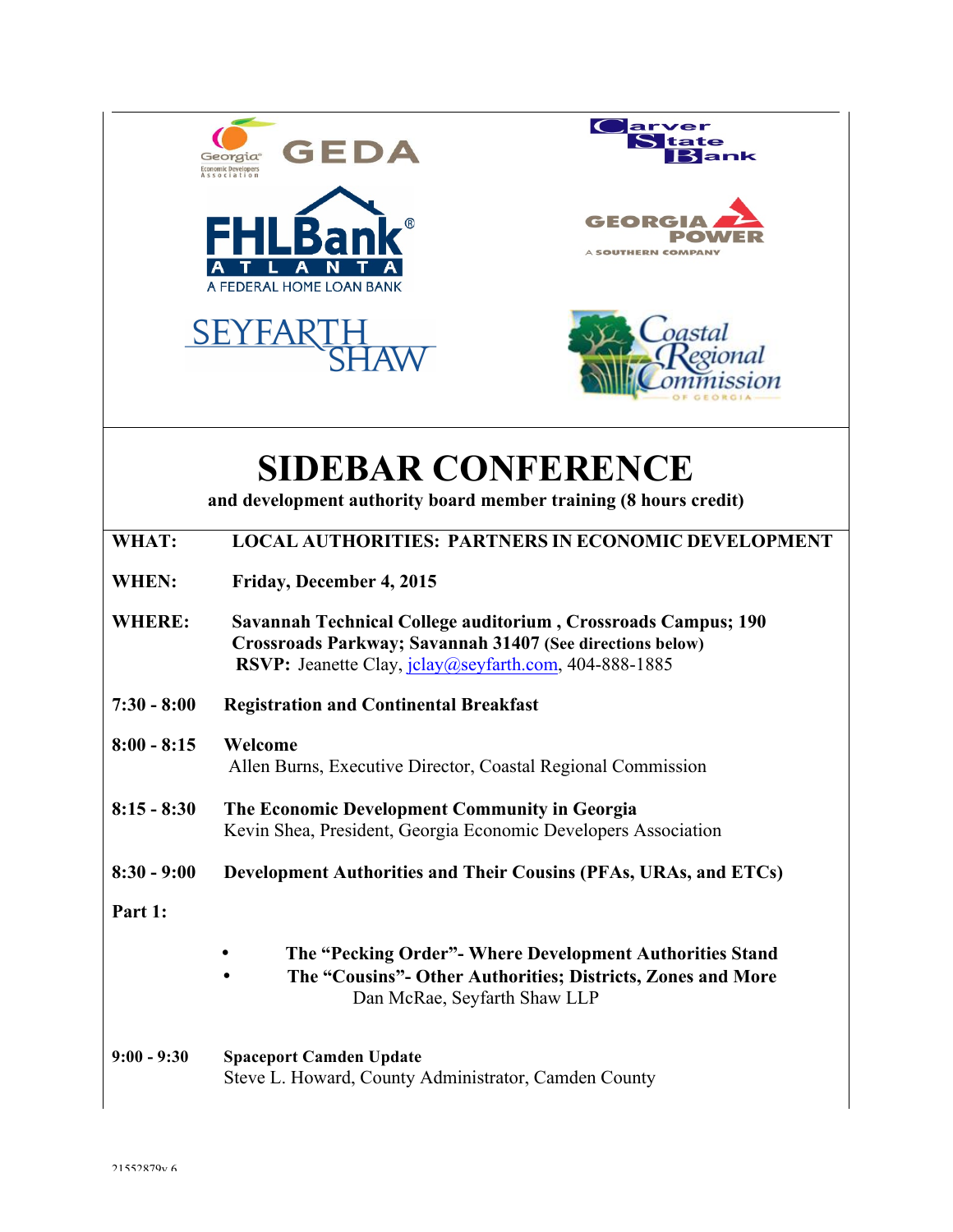| $9:30 - 9:45$                                                                    | <b>Break</b>                                                                                                                                                                                                                                                                                                                                                                                                                                                         |  |
|----------------------------------------------------------------------------------|----------------------------------------------------------------------------------------------------------------------------------------------------------------------------------------------------------------------------------------------------------------------------------------------------------------------------------------------------------------------------------------------------------------------------------------------------------------------|--|
| $9:45 - 10:15$                                                                   | Development Authorities and Their Cousins (PFAs, URAs, and ETCs)                                                                                                                                                                                                                                                                                                                                                                                                     |  |
|                                                                                  | Part 2:                                                                                                                                                                                                                                                                                                                                                                                                                                                              |  |
|                                                                                  | The "Just Sign a Lease" Project<br><b>Learn Development Authority Rules From This Case Study</b><br>Dan McRae, Seyfarth Shaw LLP                                                                                                                                                                                                                                                                                                                                     |  |
|                                                                                  | 10:15 - 11:15 Financing Projects with Acronyms: IDBs, NMTC, EB-5 and More!                                                                                                                                                                                                                                                                                                                                                                                           |  |
|                                                                                  | <b>Part 1: Bonds and Capital Stacks</b><br>Dan McRae, Seyfarth Shaw LLP                                                                                                                                                                                                                                                                                                                                                                                              |  |
|                                                                                  | Part 2: What Makes Bonds Marketable or Not!<br>Patrick Rutledge, Federal Home Loan Bank of Atlanta                                                                                                                                                                                                                                                                                                                                                                   |  |
| 11:15 - 11:30 Break                                                              |                                                                                                                                                                                                                                                                                                                                                                                                                                                                      |  |
| Financing Projects with Acronyms: IDBs, NMTC, EB-5  and More!<br>$11:30 - 12:00$ |                                                                                                                                                                                                                                                                                                                                                                                                                                                                      |  |
|                                                                                  | Part 3:                                                                                                                                                                                                                                                                                                                                                                                                                                                              |  |
|                                                                                  | <b>Cash for Credits: New Markets Tax Credits</b>                                                                                                                                                                                                                                                                                                                                                                                                                     |  |
|                                                                                  | Robert E. James II, Carver State Bank                                                                                                                                                                                                                                                                                                                                                                                                                                |  |
|                                                                                  | <b>Immigrant Investor Capital: the EB-5 Program</b>                                                                                                                                                                                                                                                                                                                                                                                                                  |  |
|                                                                                  | Dan McRae, Seyfarth Shaw LLP                                                                                                                                                                                                                                                                                                                                                                                                                                         |  |
| $12:00 - 1:00$                                                                   | <b>Lunch with Panel:</b><br>Role Playing: The Role of Incentives, The Role of the State, and the Role of<br><b>Statewide and Regional Project Managers</b>                                                                                                                                                                                                                                                                                                           |  |
|                                                                                  | Brittany Holtzclaw, GDEcD<br>Jennifer Fordham, DCA<br>Jason Coley, Georgia Power Company                                                                                                                                                                                                                                                                                                                                                                             |  |
| $1:00 - 2:00$                                                                    | <b>Product Development</b><br>The importance of product development to the community, how to fund it, and<br>what to invest in for prospect generation<br>Panel Discussion: Moderator, Peggy Jolley, President, Live Oak Concepts<br>Wally Orrel, Executive Director, McIntosh County Development Authority<br>Ralph Forbes, VP Industrial/Manufacturing Regional Manager, Thomas & Hutton<br>Bill Mitchell, Executive Director, Toombs County Development Authority |  |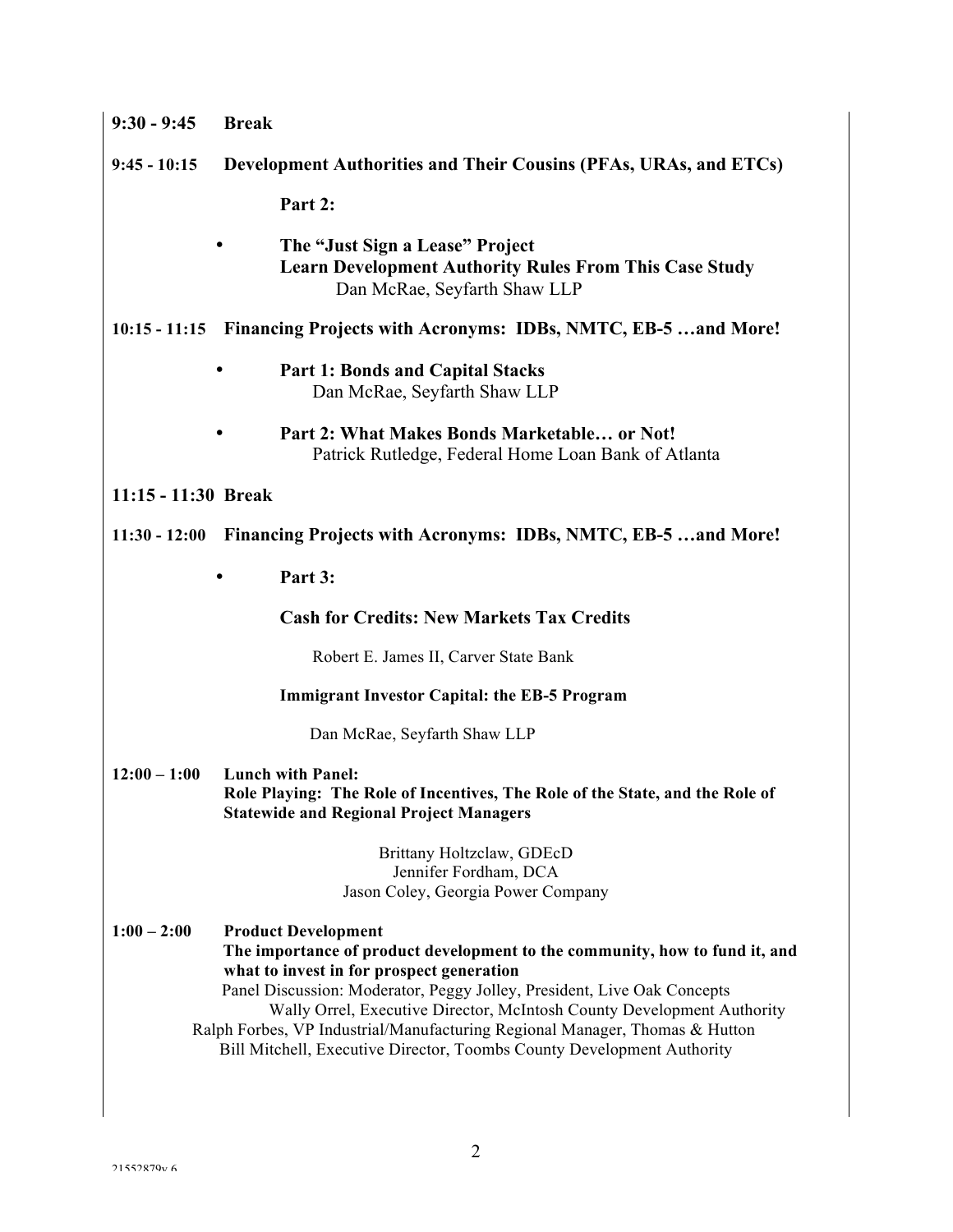- **2:00 2:45 Ethics, Liabilities, Conflict of Interest**  Kevin Brown, Seyfarth Shaw LLP
- **2:45 - 3:00 Break**

| $3:00 - 4:00$ | <b>Open Meetings, Open Records</b> |
|---------------|------------------------------------|
|               | Kevin Brown, Seyfarth Shaw LLP     |
| $4:00 - 4:30$ | <b>Closing Remarks</b>             |
|               | Dan McRae, Seyfarth Shaw LLP       |

**REGISTRATION**: There is no cost to attend, but registration is required and seating is limited. If you are a project participant with a pressing need for information, or a group traveling together, please let us know and we will try to accommodate you.

## **DIRECTIONS: Savannah Technical College auditorium , Crossroads Campus; 190 Crossroads Pkway; Savannah 31407**

- **1. I-95 to Savannah/Hilton Head International Airport. Take 104 East.**
- **2. Turn left into the Crossroads Business Park**
- **3. The campus is approximately 2 miles on the left**

**PROGRAM MATERIALS**: available now at danmcrae.info (on White Papers page under "Sidebar Program Materials")

## **WHO SHOULD ATTEND**:

- Bond Issuers
- Board Members
- $\bullet$  Council Members
- Economic Development Professionals
- Community Development Professionals
- Real Estate Developers
- Brokers/Dealers and Underwriters
- Elected and Appointed Officials and their Staff
- Bankers
- Government and Nonprofit Finance Officers
- Commercial Real Estate Professionals

Note - Development authority board members will receive credit for 8 hours training for the day.

## **\*2016 Schedule will be posted in near future**

Seyfarth Shaw LLP 1075 Peachtree Street, N.E., Suite 2500 Atlanta, GA 30309 Attention: Daniel M. McRae dmcrae@seyfarth.com